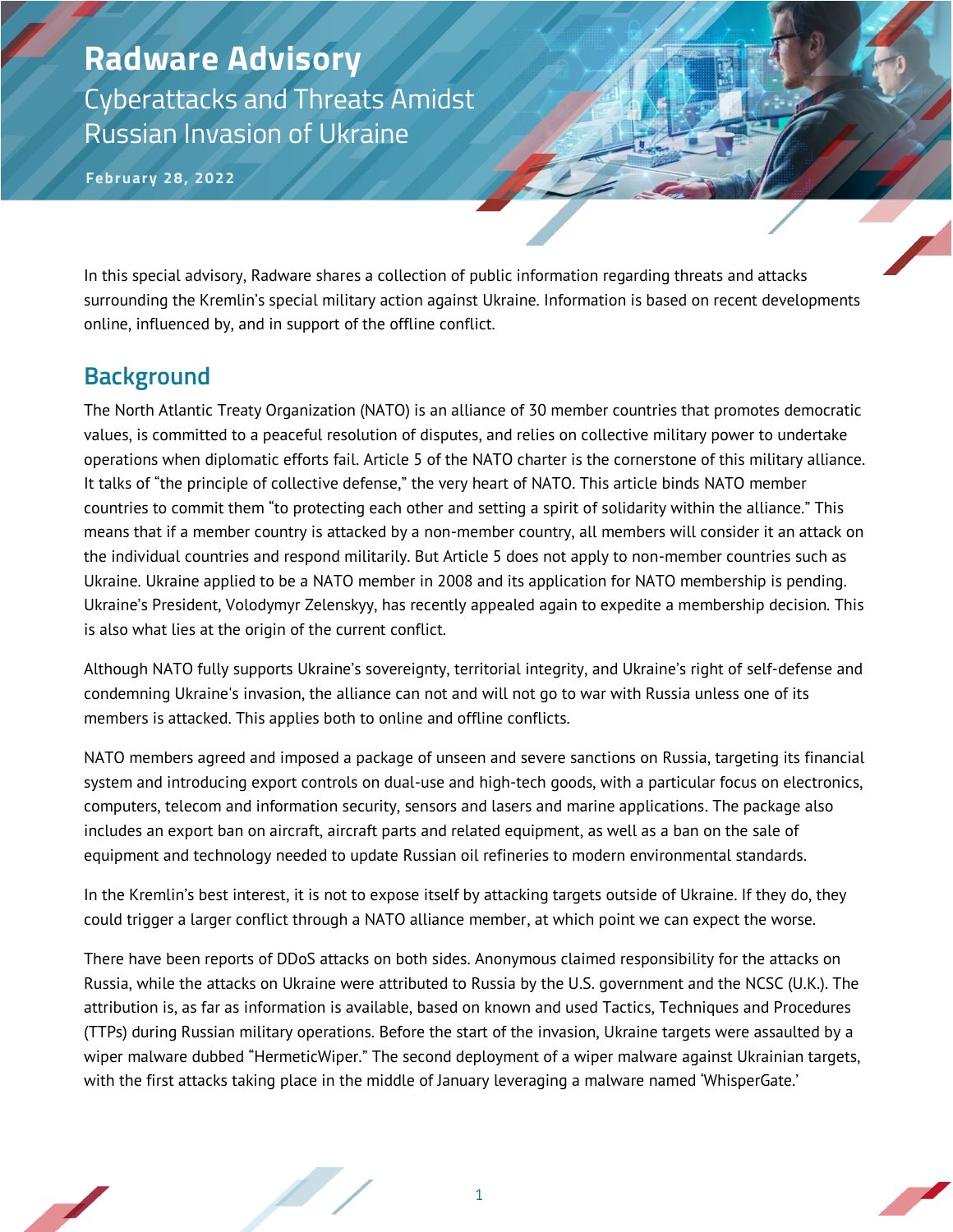**February 28, 2022**

As the world started to take note of the horrendous situation on the ground in Ukraine, political hactivists and underground movements stepped in and took initiative targeting both sides of the dispute with online attacks. Nations and influencers are adding to the global confusion with disinformation campaigns and fake news surrounding offline and online events.

#### **Wiper Malware Attacks**

A wiper is a type of malware leveraged to wipe data or systems. Wipers can make systems inoperative by overwriting boot loaders. Wipers typically also have worming capabilities that allows them to move from system to system through a local network or, in a worst-case scenario, through the internet. Wipers leverage most of the same techniques and tactics as ransomware. Some wipers disguise themselves as ransomware and leave a ransom note on the screen, only for the owner to find out that his system is wiped. Though leveraging much of the same initial access and propagation techniques, wipers are less sophisticated compared to their ransomware siblings. Ransomware encrypts data with a reversible algorithm and exfiltrates data while wiper do not concern themselves with an ability to recover the data or steal sensitive information. The objective of the wiper is to destroy systems and impact the availability and productivity of its victims. A good backup and restore strategy are most effective against wipers.

The Shamoon malware used in 2012 and 2016 attacks targeting Saudi energy organizations contained a disk wiping mechanism. The original variant overwrote files with portions of an image of a burning U.S. flag. The 2016 variant was nearly identical, except using an image of the body of Alan Kurdi instead.

In June 2017, a new variant of Petya, called NotPetya, was used for a global cyberattack, primarily targeting Ukraine. The new variant propagated via the EternalBlue exploit, an exploit that is generally believed to have been developed by the U.S. National Security Agency (NSA) and was used earlier in the year by the WannaCry ransomware. Although NotPetya purports to be ransomware, it was modified so that it is unable to actually revert its own changes. The NotPetya attacks have been attributed by security researchers, Google and several governments to the Russian government, specifically the Sandworm hacking group within the GRU Russian military intelligence organization.

#### **DISK-WIPING ATTACKS PRECEDING RUSSIAN INVASION**

Shortly before the Russian invasion started in the morning of February 24, a new form of disk-wiping malware dubbed **[HermeticWiper](https://www.welivesecurity.com/2022/02/24/hermeticwiper-new-data-wiping-malware-hits-ukraine/)** by ESET Research was used to attack organizations in Ukraine and impacted hundreds of systems in their networks. The attack came just hours after a series of distributed denial-of-service (DDoS) onslaughts knocked several important websites in the country offline.

The attackers appear to have used an exploit of a known vulnerability in Microsoft SQL Server (CVE-2021-1636) in order to compromise at least one of the targeted organizations. Once run, the wiper will damage the Master

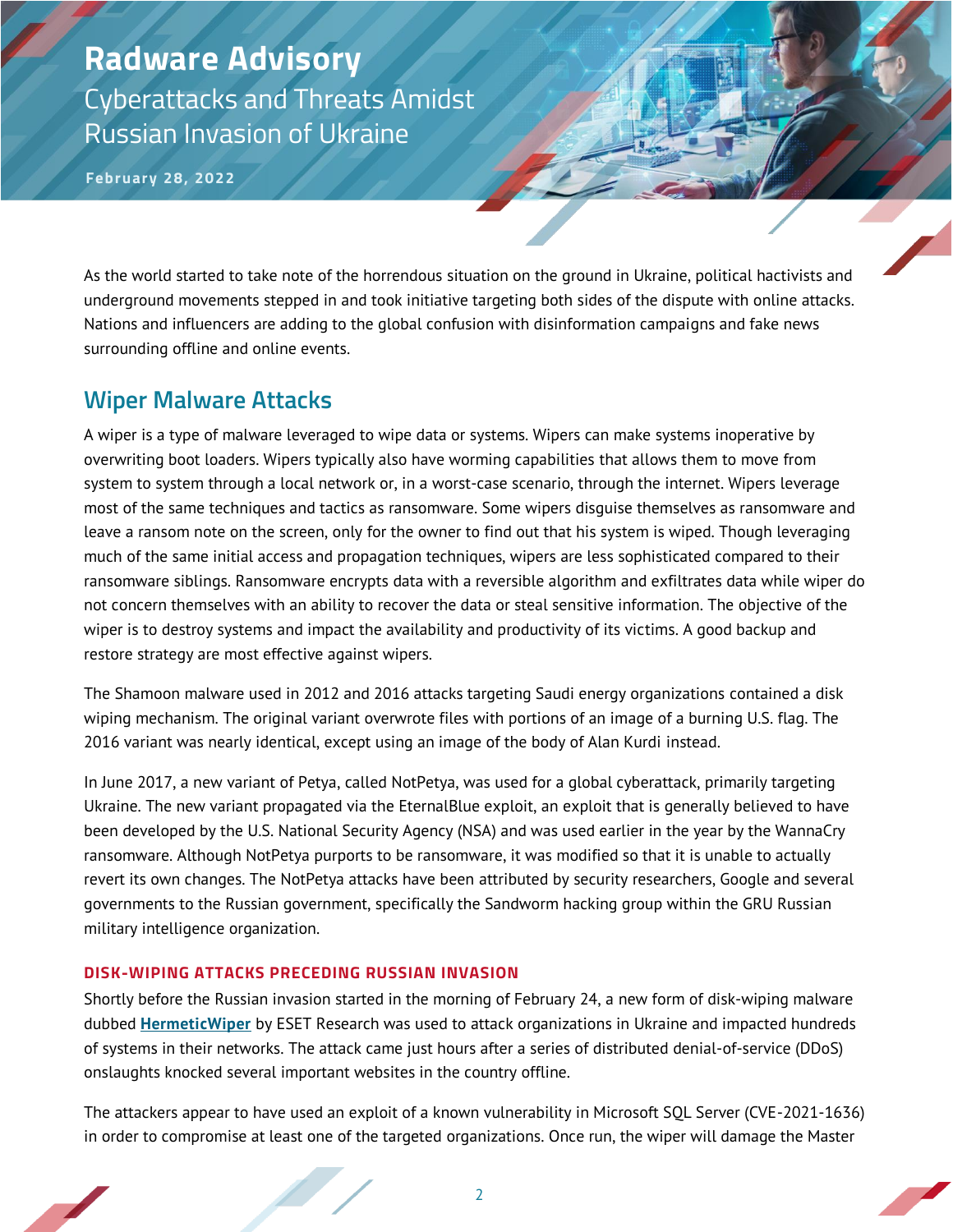**February 28, 2022**

Boot Record (MBR) of the infected computer, rendering it inoperable. The wiper does not appear to have any additional functionality beyond its destructive capabilities.

**[According to Symantec](https://symantec-enterprise-blogs.security.com/blogs/threat-intelligence/ukraine-wiper-malware-russia)**, the attacks may have been in preparation as early as November 2021 and targeting organizations in financial, defense, aviation, and IT services.

In the middle of January, another data wiper swept through Ukraine. Called **[WhisperGate](https://www.microsoft.com/security/blog/2022/01/15/destructive-malware-targeting-ukrainian-organizations/)** by Microsoft Threat Intelligence, the wiper overwrites the Master Boot Record to display a faked ransom note, masquerading as ransomware. WhisperGate wipes and corrupts a Windows system to the point where files and drives are no longer recoverable or usable. The threat actors deliberately deployed WhisperGate to targeted organizations. **[According to SecureWorks](https://www.secureworks.com/blog/whispergate-not-notpetya)**, one reported attack vector used to deploy WhisperGate was a supply chain attack against a technology service provider. Details are limited, but available evidence suggests that the supply chain attack involved a traditional compromise of the service provider. The threat actors then likely leveraged credentials and accesses from the provider's network to compromise its customers.

#### **DDoS Attacks**

On February 15, a campaign of moderate DDoS attacks began targeting Ukraine's Ministry of Defense, armed forces of Ukraine, and state-owned banks. While the DDoS attacks were ongoing, a series of spam text messages were sent to the customers of one of the state-owned banks about technical malfunctions at ATMs. The Ukrainian cyber police **[analyzed](https://cyberpolice.gov.ua/news/kiberpolicziya-vstanovlyuye-osib-prychetnyx-do-rozsylannya-sms-povidomlen-shhodo-zboyiv-u-roboti-bankomativ-7072/)** the content of the SMS and determined it was an information attack on the customers, not a phishing attempt. While the Ukrainian national police opened an **[investigation](https://www.npu.gov.ua/news/kiberzlochini/naczpolicziya-vidkrila-kriminalne-provadzhennya-za-faktom-DDoS-atak-na-ukrajinski-vebresursi/)** into the DDoS attacks at the request of a bank, these **[network outages](https://netblocks.org/reports/ukraine-banking-and-defence-platforms-knocked-out-russia-conflict-JBQX7mAo)** came right as Russia staged over **[130,000 troops](https://apnews.com/article/russia-ukraine-joe-biden-russia-europe-moscow-dce9b30db290a6e82f5aaa0f35a3125a)** outside of Ukraine.

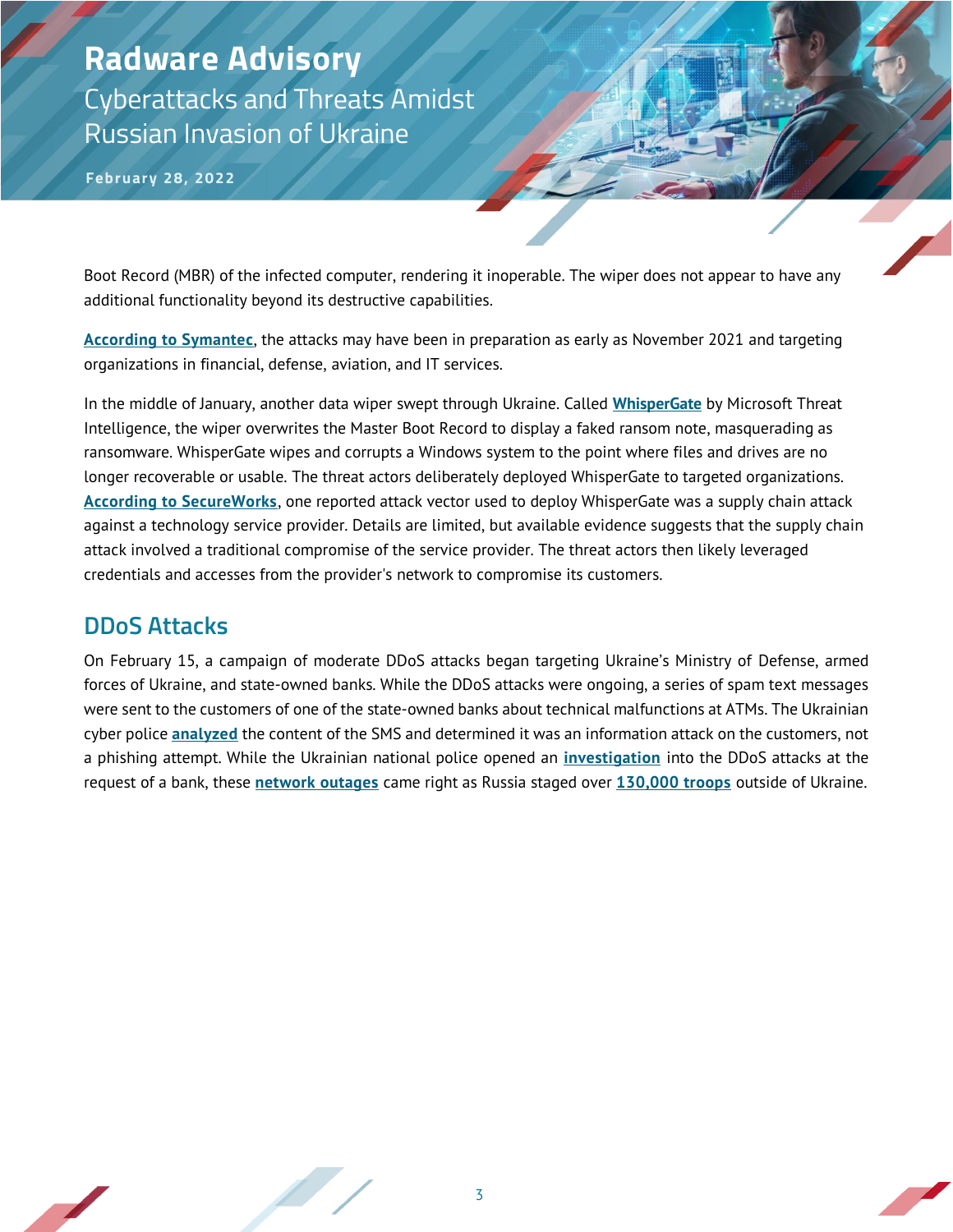**February 28, 2022**



*Figure 1: Evidence of DDoS attacks against Ukraine targets (source: [Doug Madory](https://twitter.com/DougMadory/status/1493680334965297159) - Kentik)*

The following day, government agencies and security companies around the world began analyzing the events that had just unfolded on social media in real time. 360 Netlab was the first to **[report](https://twitter.com/360Netlab/status/1493797519725367302)** that the DDoS attacks originated from a Mirai botnet variant known as Katana, whose C2, 5.182.211[.]5, was located in the Netherlands. This botnet variant is associated with the threat group, VegaSec. The source code is freely available on **[GitHub](https://github.com/saintly2k/katana)** but is also sold as a service via VegaSec's Telegram Channel, **[Katana Security](https://t.me/katanaslice)**. Sparking depart if the DDoS attacks seen on Tuesday were that of a VegaSec, patriotic hacktivist, or the Russian government.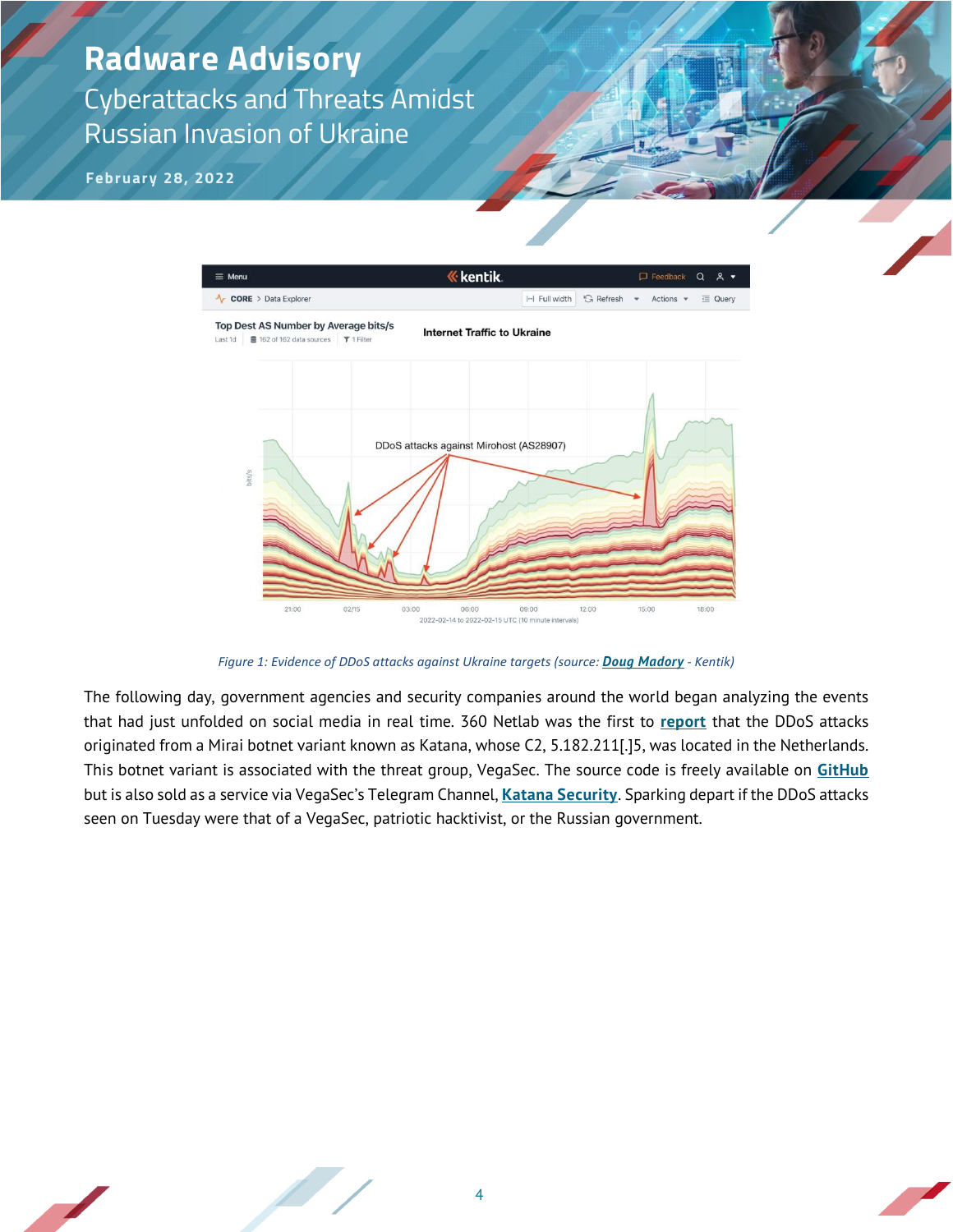**February 28, 2022**



*Figure 2: Katana botnet advertisement on Telegram (source: [t.me/katanaslice](file:///C:/Users/pgeen/AppData/Local/Microsoft/Windows/INetCache/Content.Outlook/SBAFD1X1/t.me/katanaslice))*

On the morning of February 17, the situation between Russia and Ukraine began to escalate as reports started to surface about government websites in Russia experiencing intermittent outages as well as a network outage impacting Vodafone in Luhansk, Ukraine. It was later determined that the outage in Luhansk was the result of **[sabotage](https://www.facebook.com/anton.gerashchenko.7/posts/4845187355568073)** and not a DDoS attack. Later that day, both the **[United Kingdom](https://www.gov.uk/government/news/uk-assess-russian-involvement-in-cyber-attacks-on-ukraine)** and the **[United States](https://www.youtube.com/watch?v=HycneIX8Zos)** attributed the DDoS attack seen on Tuesday, February 15, to Russia's GRU.

On February 21, exactly one day after the closing ceremonies at the Beijing Winter Olympics, Putin recognized Ukraine territories as independent, setting the stage for further conflict. The following days would see a **[renewed](https://twitter.com/netblocks/status/1496498930925940738)  [round](https://twitter.com/netblocks/status/1496498930925940738)** of DDoS attacks targeting the Ukrainian government, as well as U.K. and the U.S. publishing a joint **[report](https://www.ncsc.gov.uk/news/new-sandworm-malware-cyclops-blink-replaces-vpnfilter)** about Sandworm's new malware, **[Cyclops Blink](https://www.ncsc.gov.uk/files/Cyclops-Blink-Malware-Analysis-Report.pdf)**, that replaces VPNfilter. A botnet that was **[taken down](https://www.bleepingcomputer.com/news/security/fbi-takes-control-of-apt28s-vpnfilter-botnet/)** by the FBI in 2018. At the same time, ESET researchers **[discovered](https://twitter.com/ESETresearch/status/1496581903205511181)** a new data wiper campaign that followed the DDoS earlier in the day.

On February 24, Russia invaded Ukraine. Along with the physical invasion, the world was exposed to modern hybrid warfare. As the troops entered Ukraine, regional DDoS attacks followed, causing disruption and panic across the country. In addition to Ukraine being targeted, the Russian government and banking websites also began experiencing several outages resulting in the Russian government deploying **[digital defenses](https://therecord.media/russia-appears-to-deploy-digital-defenses-after-ddos-attacks/)**.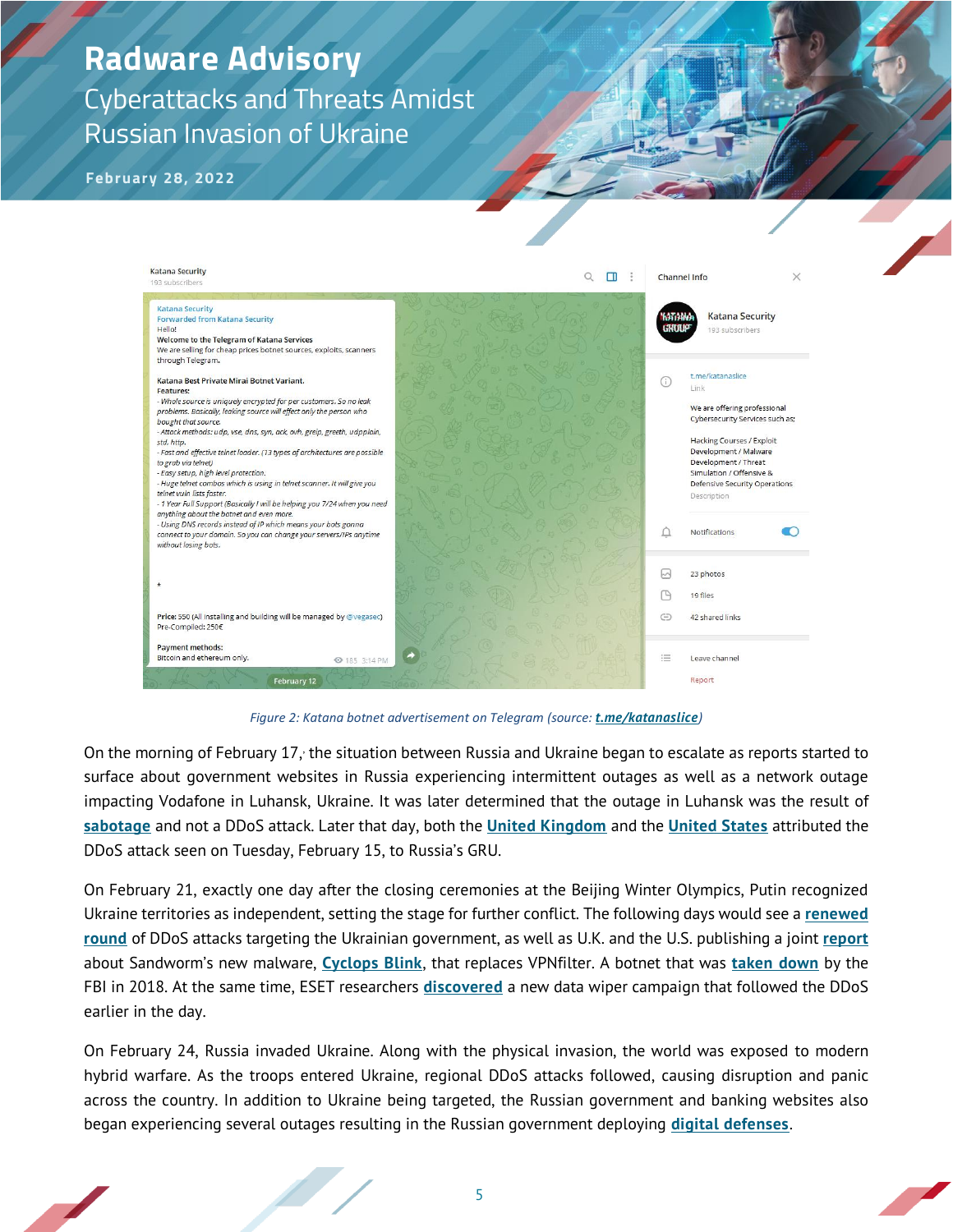**February 28, 2022**



*Figure 3: DDoS attacks targeting Russian banks (source: [Doug Madory](https://twitter.com/DougMadory/status/1496961857638309893) - Kentik)*

As the invasion of Ukraine entered its second day, DDoS attacks between the two countries continued to escalate as additional threat actors began to show up. The Belarusian threat group, **[UNC1151](https://www.bleepingcomputer.com/news/security/ukraine-links-phishing-targeting-military-to-belarusian-hackers/)**, was linked to a phishing campaign that targeted Ukraine's military. In a surprise turn of events, hacktivists also returned, sparking concerns that their actions may trigger external aggression from Russian hacktivists and state-sponsored threat actors.

This concern was validated when **[Russian vigilante hackers](https://www.bbc.com/news/technology-60528594)** and **[Anonymous](https://twitter.com/YourAnonNews/status/1497574730282541060)** joined the conflict. To make matters worse, the ransomware group Conti began posting statements related to the war, leading to other ransomware groups posting options and position of the conflict on their PR sites.

The addition of non-Russian or Ukraine threat actors had made it exceedingly difficult to determine what operations are run by patriotic hacktivists and what operations are run by intelligent services. As the conflict escalated and dissolved into war, DDoS attacks played and continue to play an instrumental role in modern hybrid warfare, such as the significant **[disruption](https://twitter.com/netblocks/status/1497409488403505153)** of Ukraine's internet backbone provider, GigaTrans. The provider supplies connectivity to other major networks in Ukraine, making it a prime target for the goal of disrupting news and communication. At the same time Netblock **[observed](https://twitter.com/netblocks/status/1497594515233951744)** a number of DDoS attacks going the other direction, demonstrating that service providers and financial institutions were top targets among threat actors.

At the time of writing, the conflict and DDoS attacks between Russia and Ukraine is still ongoing. Hacktivists have shown up and taken sides leading many to believe that even if Russian and Ukraine agree on a cease-fire, the digital conflict will rage on at the hands of third-party threat actors. Fueling this underground war is the creation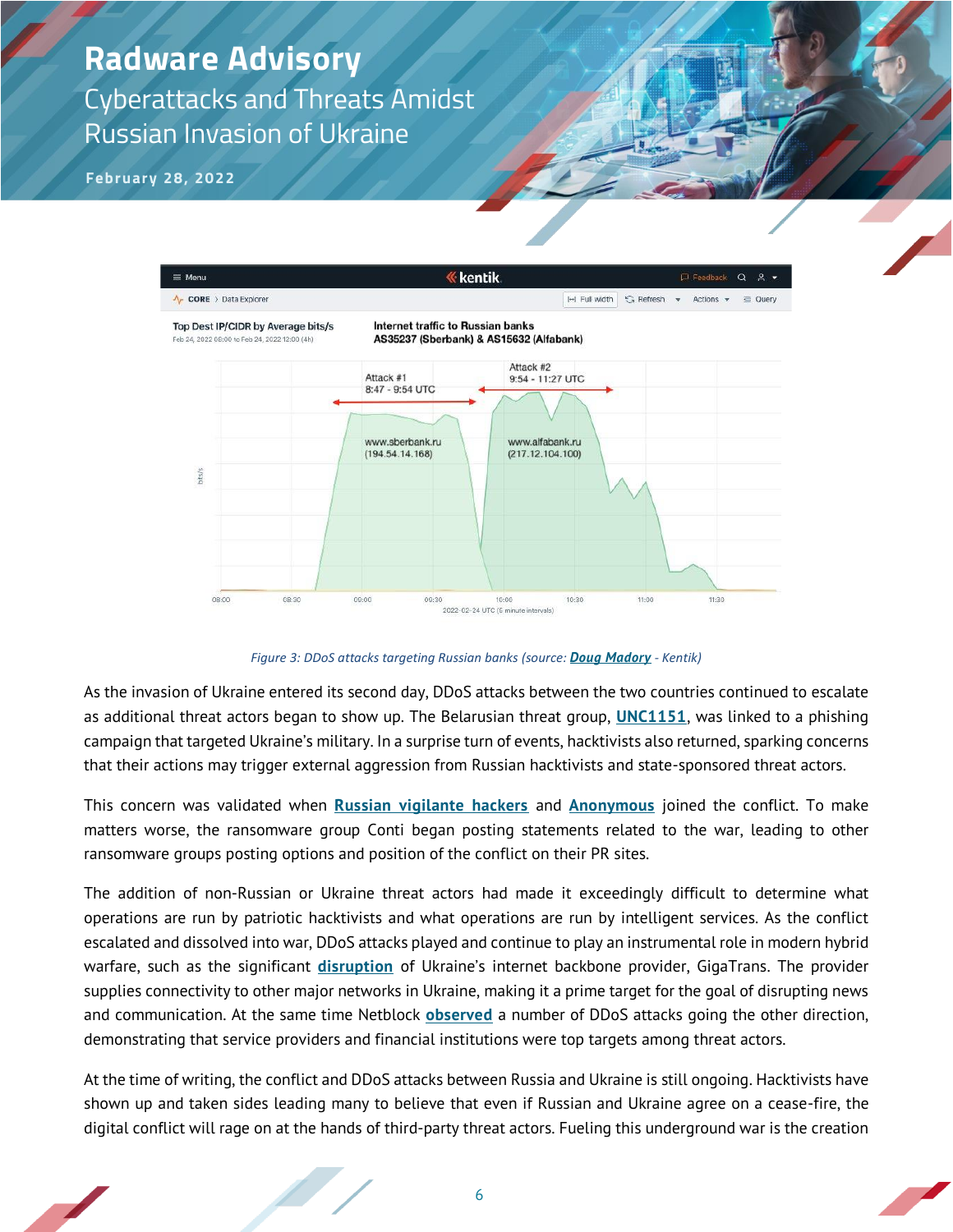# **Radware Advisory**

Cyberattacks and Threats Amidst Russian Invasion of Ukraine

**February 28, 2022**

of the IT Army of Ukraine. This is a group of over 180,000 pro-Ukrainian members who are willing to spread content and hack back at those attacking Ukraine. This group is supported by the Vice Prime Minister of Ukraine, **[Mykhailo Fedorov](https://twitter.com/FedorovMykhailo/status/1497642156076511233)**.



We are creating an IT army. We need digital talents. All operational tasks will be given here: t.me/itarmyofurraine. There will be tasks for everyone. We continue to fight on the cyber front. The first task is on the channel for cyber specialists.



*Figure 4: Mykhailo Fedorov announcing the creation of the "IT Army of Ukraine"*

Inside of the channel, admins share information about DDoS targets such as Sberbank and Gazprom, as well as other military and enterprises in Russia. More recently, on February 27, the IT Army of Ukraine began listing and targeting government agencies and enterprises located in Belarus as a result of the country aiding Russian aggression.

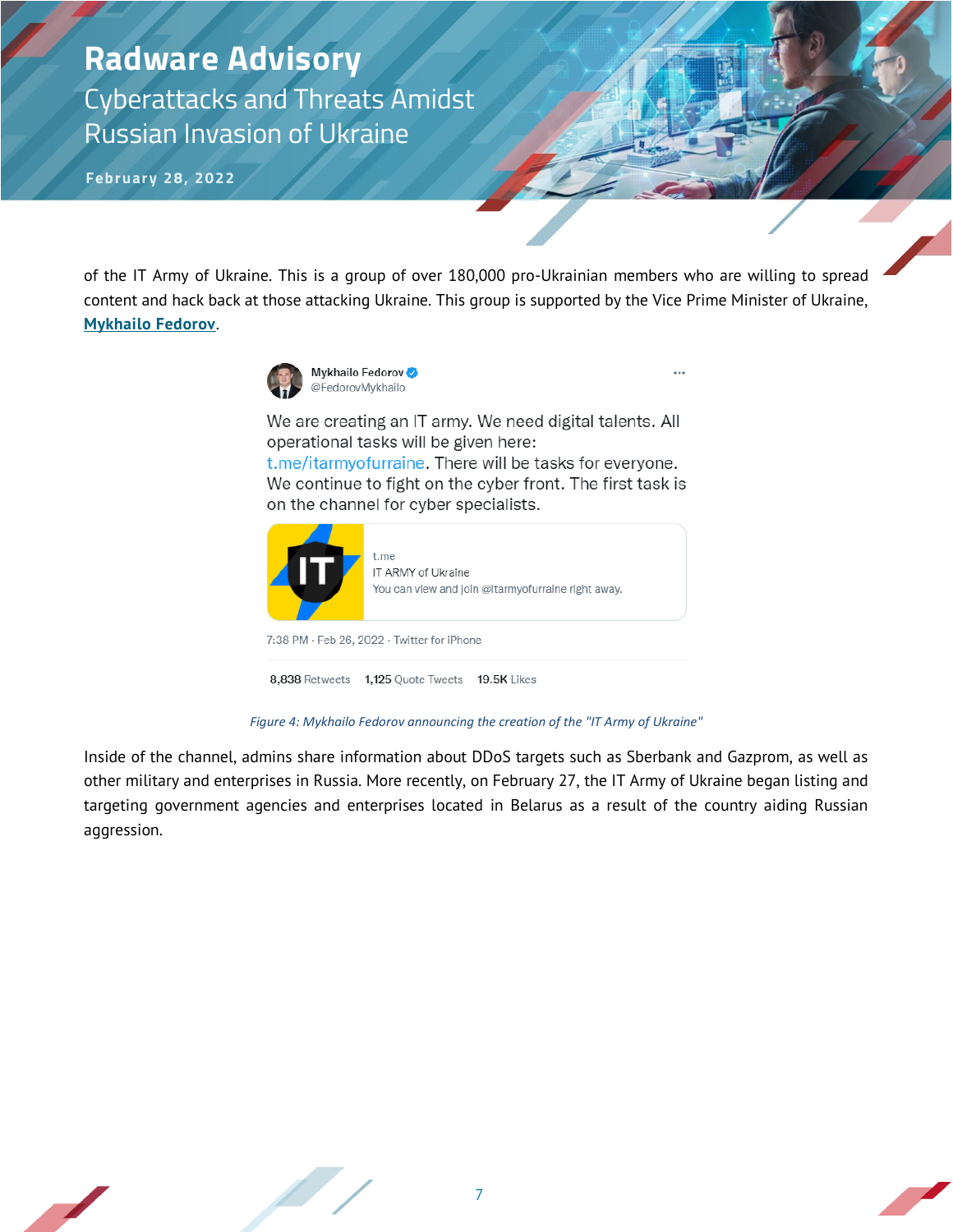**February 28, 2022**



*Figure 5: First task posted to IT Army of Ukraine Telegram channel*

Subsequent tasks were to shut down a list of Russian YouTube channels that "openly lie" about the war in Ukraine. A list of steps on how to report a channel in violation to YouTube is included in the message.

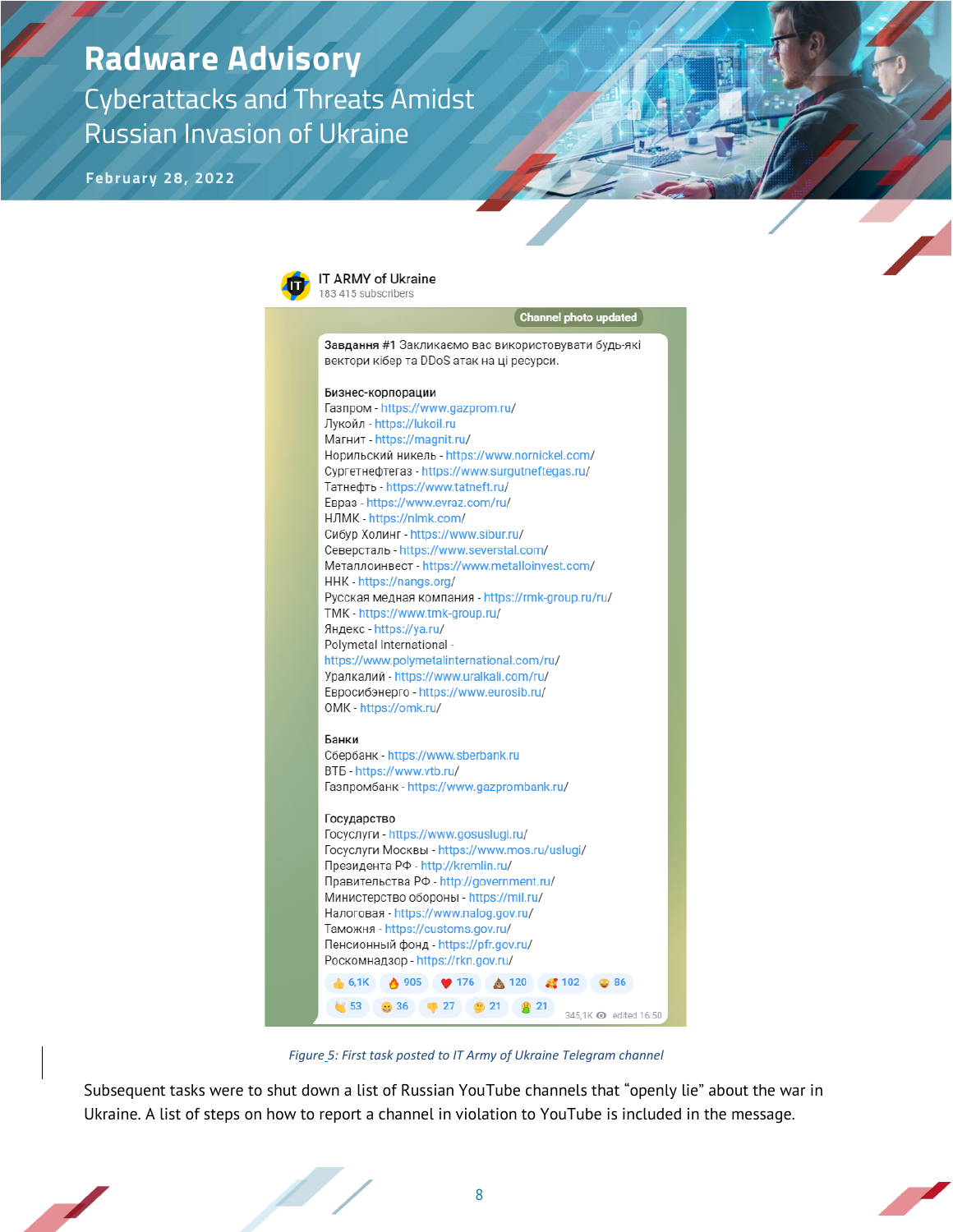**February 28, 2022**

In another task, the IT Army of Ukraine is calling for targeted DDoS attacks on an API of one of the largest banks in Russia.



*Figure 6: Task to perform DDoS attack on online API of a large Russian Bank, posted on IT Army of Ukraine telegram channel*

#### **Ransomware Operators "Warn" for Retaliation**

On February 25, the Conti ransonware team posted a "warning" on their dark web site announcing their full Russian government support. They are warning that any cyber or war activities against Russia will result in them using all their resources "to strike back at the critical infrastructures of an enemy."

| "WARNING"                                                                                            |            |                                                                                                                                                                                    |
|------------------------------------------------------------------------------------------------------|------------|------------------------------------------------------------------------------------------------------------------------------------------------------------------------------------|
| The Conti Team is officially announcing a full support of Russian government. If any<br>of an enemy. |            | body will decide to organize a cyberattack or any war activities against Russia, we a<br>re going to use our all possible resources to strike back at the critical infrastructures |
| ■ 2/25/2022                                                                                          | $\odot$ 55 | <b>BO[0.00B]</b>                                                                                                                                                                   |

*Figure 7: Conti Team's first version of "warning" (source: [BleepingComputer](https://www.bleepingcomputer.com/news/security/ransomware-gangs-hackers-pick-sides-over-russia-invading-ukraine/))*

One hour later, they changed their position, saying they do not ally with any government, and they do condemn the ongoing war. But they will use their full capacity to strike back if American cyber aggression compromises the well-being and safety of peaceful citizens of the Russian Federation.

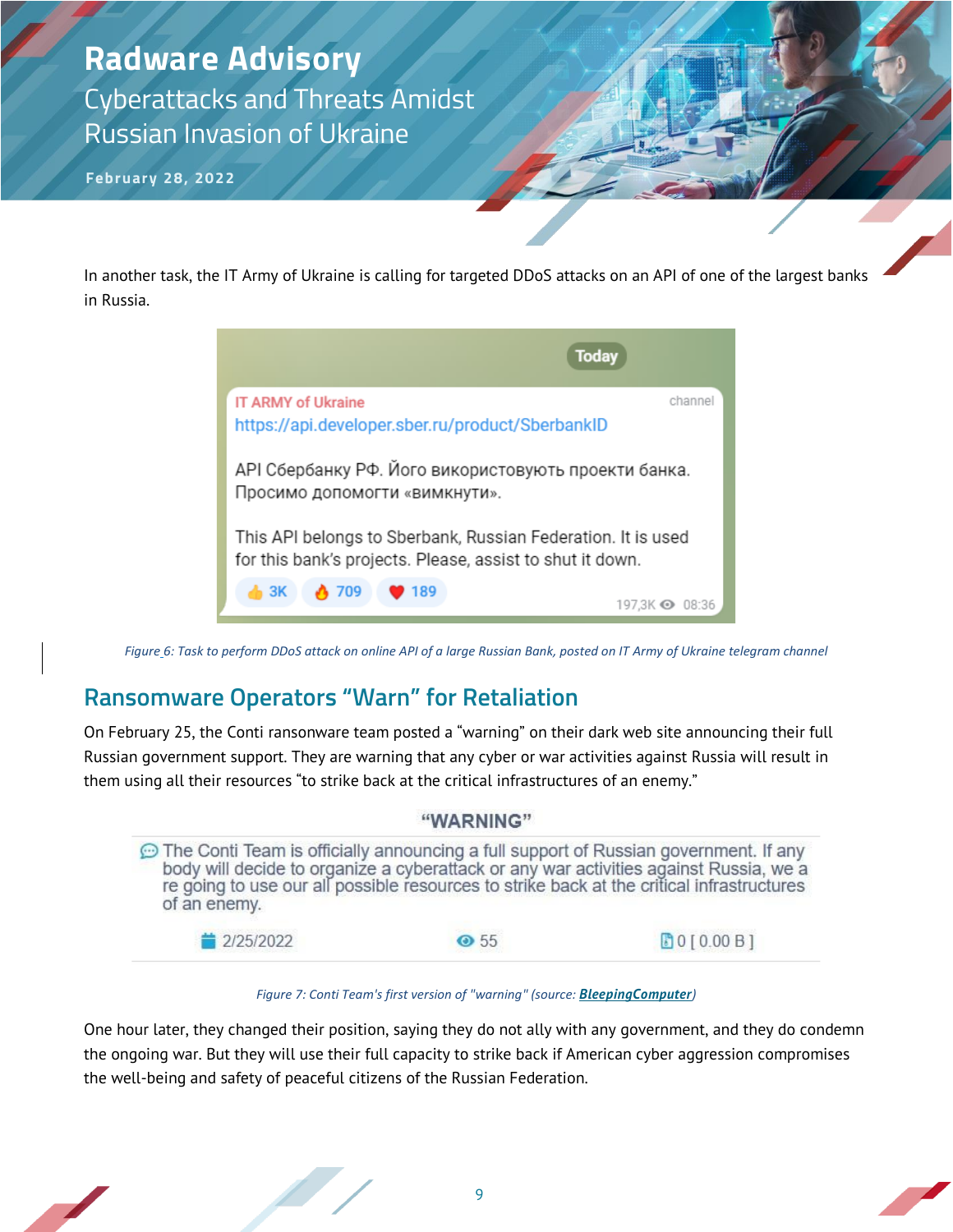**February 28, 2022**

#### "WARNING"

 $\odot$  As a response to Western warmongering and American threats to use cyber warfare against the citizens of Russian Federation, the Conti Team is officially announcing th at we will use our full capacity to deliver retaliatory measures in case the Western w armongers attempt to target critical infrastructure in Russia or any Russian-speaking region of the world. We do not ally with any government and we condemn the ongol ng war. However, since the West is known to wage its wars primarily by targeting civ ilians, we will use our resources in order to strike back if the well being and safety of peaceful citizens will be at stake due to American cyber aggression.



*Figure 8: Conti Team's updated "warning" (source: [BleepingComputer](https://www.bleepingcomputer.com/news/security/ransomware-gangs-hackers-pick-sides-over-russia-invading-ukraine/))*

Conti is one of the most active ransomware actors are were responsible last year for **[breaching over 60](https://www.bleepingcomputer.com/news/security/lockbit-conti-most-active-ransomware-targeting-industrial-sector/)  [organizations operating industrial control systems](https://www.bleepingcomputer.com/news/security/lockbit-conti-most-active-ransomware-targeting-industrial-sector/)** (ICS).

The same day, CoomingProject, a lesser-known ransomware group, announced their support for the Russian government.



*Figure 9: CoomingProject announcement (source: [Valéry Rieß-Marchive on Twitter](https://twitter.com/valerymarchive))*

On Sunday, February 27, probably in reaction to Conti's "warning," Lockbit published in eight languages their "Official Statement on the Cyber Threat to Russia." Lockbit is not engaging in international conflicts and are "only interested in money for their harmless and useful work," calling their attacks "paid training to system administrators around the world on how to properly set up a corporate network."

Many people ask us, will our international community of post-paid pentesters, threaten the west on critical infrastructure in response to cyber aggression against Russia?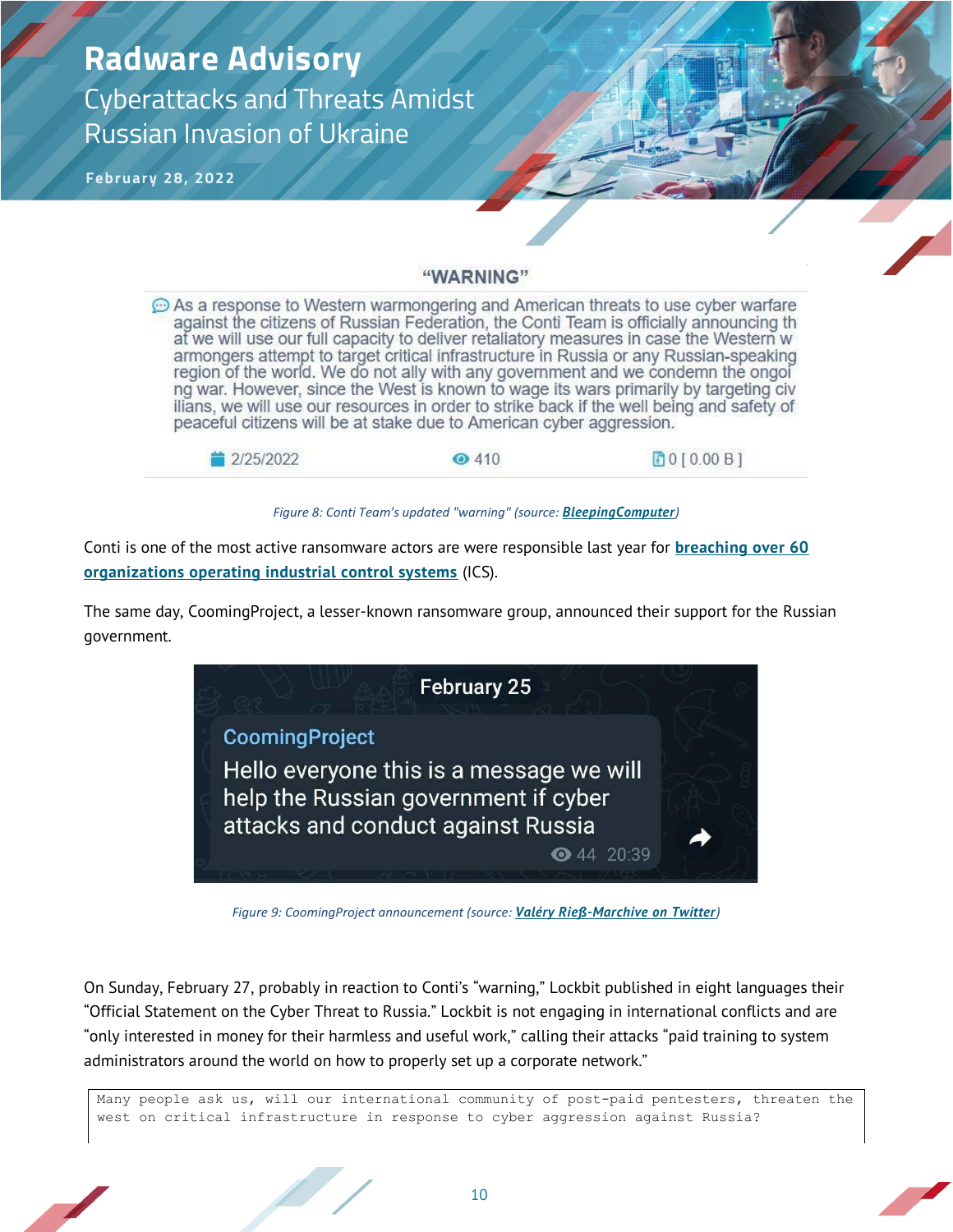**February 28, 2022**

Our community consists of many nationalities of the world, most of our pentesters are from the CIS including Russians and Ukrainians, but we also have Americans, Englishmen, Chinese, French, Arabs, Jews, and many others in our team. Our programmers developers live permanently around the world in China, the United States, Canada, Russia and Switzerland. Our servers are located in the Netherlands and the Seychelles, we are all simple and peaceful people, we are all Earthlings.

For us it is just business and we are all apolitical. We are only interested in money for our harmless and useful work. All we do is provide paid training to system administrators around the world on how to properly set up a corporate network. We will never, under any circumstances, take part in cyber-attacks on critical infrastructures of any country in the world or engage in any international conflicts.

#### *Figure 10: Lockbit announcement following the Conti "Warning"*

LockBit first emerged as the ABCD ransomware back in September 2019. It has honed it skills to become one of the most prolific ransomware groups today. Through professional operations and strong affiliate programs, LockBit operators show they were in it for the long haul. According to Trend Micro, LockBit has been **[detected](https://www.trendmicro.com/vinfo/us/security/news/ransomware-spotlight/ransomware-spotlight-lockbit)** all over the globe with the U.S. experiencing most the attack attempts between June 2021 to January 20, 2022, followed by India and Brazil. Like many ransomware families, LockBit avoids the Commonwealth of Independent States (CIS) countries.



*Figure 11: Lockbit announcement translated in seven languages (Russian, English, Spanish, Chinese, Japanese, Dutch, French and Portuguese)*

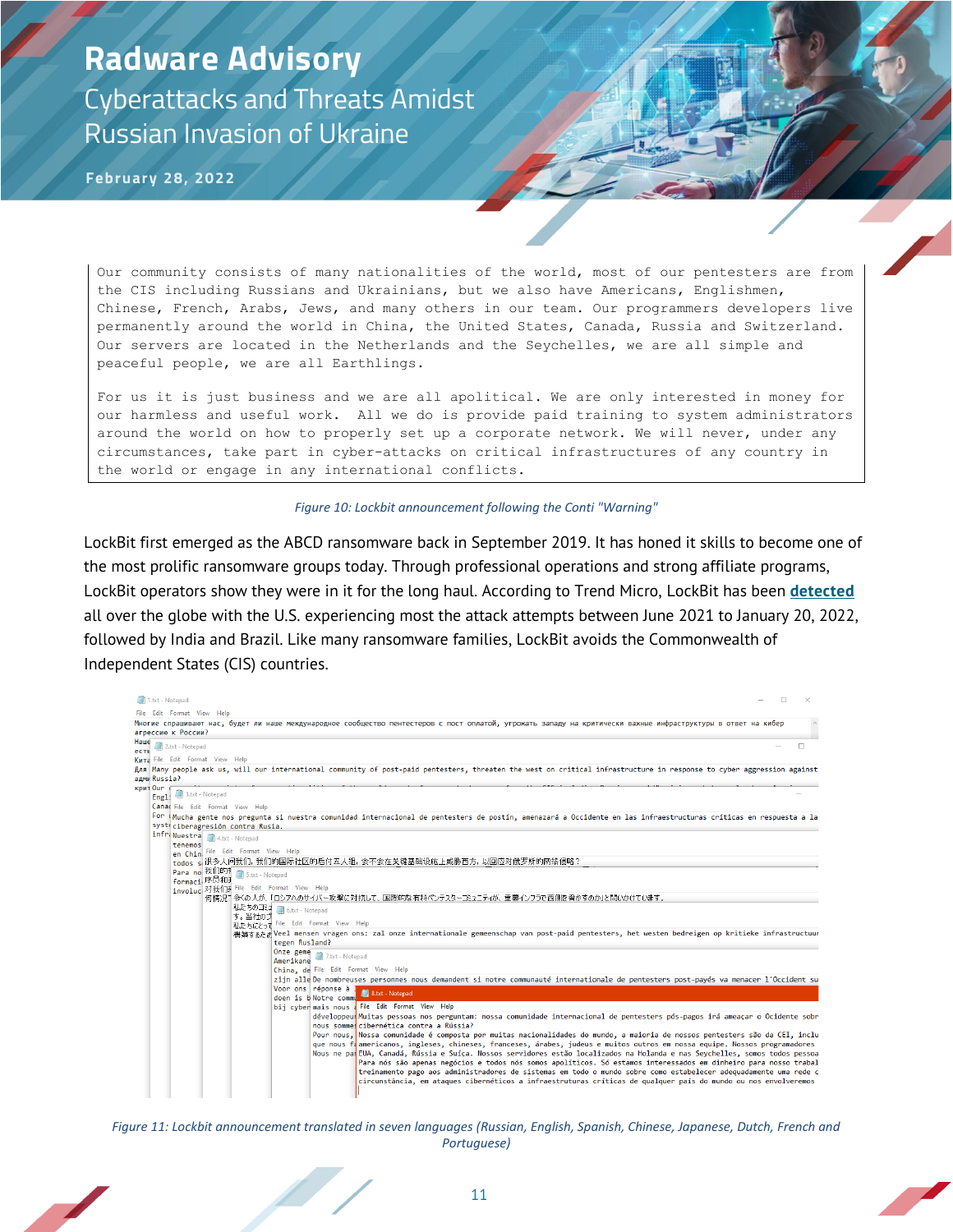**February 28, 2022**

#### **Geoblocking and Ability To Resist Foreign DDoS Onslaughts**

Geoblocking was **[reportedly](https://therecord.media/russia-appears-to-deploy-digital-defenses-after-ddos-attacks/)** deployed by Russia in an attempt to mitigate DDoS attacks. Geoblocking can provide quick and easy mitigation against application-level attacks, including application-level denial-of-service and targeted attacks such as exploits and breaches. Threat actors that perform targeted application-level attacks, however, have the option to rent HTTP- or SOCKS-based proxy services on the clear net and underground, such as **[SmartProxy](https://smartproxy.com/proxies/residential-proxies)**. The success of geoblocking targeted attacks will also depend on how many bulletproof hosting services are within the country. Attackers will never initiate attacks from their local infrastructure but will rent infrastructure close to the targets they are attacking, preferably inside the country and from service providers that are more lenient to the activity on their servers. Geoblocking will provide an answer against global and random malicious attack campaigns, but not against most targeted attacks by experienced threat actors.

From a network DDoS perspective, geoblocking will typically provide limited success. Direct path attacks from hosts outside the country can leverage source spoofing by using target countries' IP address ranges to circumvent geoblocking. Many botnet operators and related booter/stresser services provide the ability to use only specific bots based on their geographic location to ensure the DDoS attacks are generated from in-country devices. Large volumetric attacks will leverage reflection and amplification services that are located in the country. By consequence, the success of geoblocking will largely depend on the penetration level of botnets in the country, its ability to prevent bulletproof and lenient hosting services in the country, and the ability to limit the number of exposed reflection and amplification services.

Russia, however, has the ability to disconnect itself from the global internet. Russia adopted legislation, known as "sovereign internet" law, in late 2019. It was put in place to shield the country against what Russia called the "aggressive nature" of the United State's national cybersecurity strategy. When this protocol is activated, Russia becomes a self-sustaining local network referred to as 'Runet.' The law stipulates that tests be carried out annually, and while tests in 2020 were called off due to complications with the pandemic, all of Russia's telecom providers ran successful tests in 2021.

#### **Reasons for Concern**

The most significant threat for organizations is collateral in a proxy war fought by patriotic hactivists. Hactivists typically target local and state governments and organizations they feel don't align with their political views, but any organization can become a target based on clients and partners they do business with.

Organizations across the globe should continue bolstering their cybersecurity resilience. The threats and potential attacks that might follow as conflicts could escalate between nations or between online communities